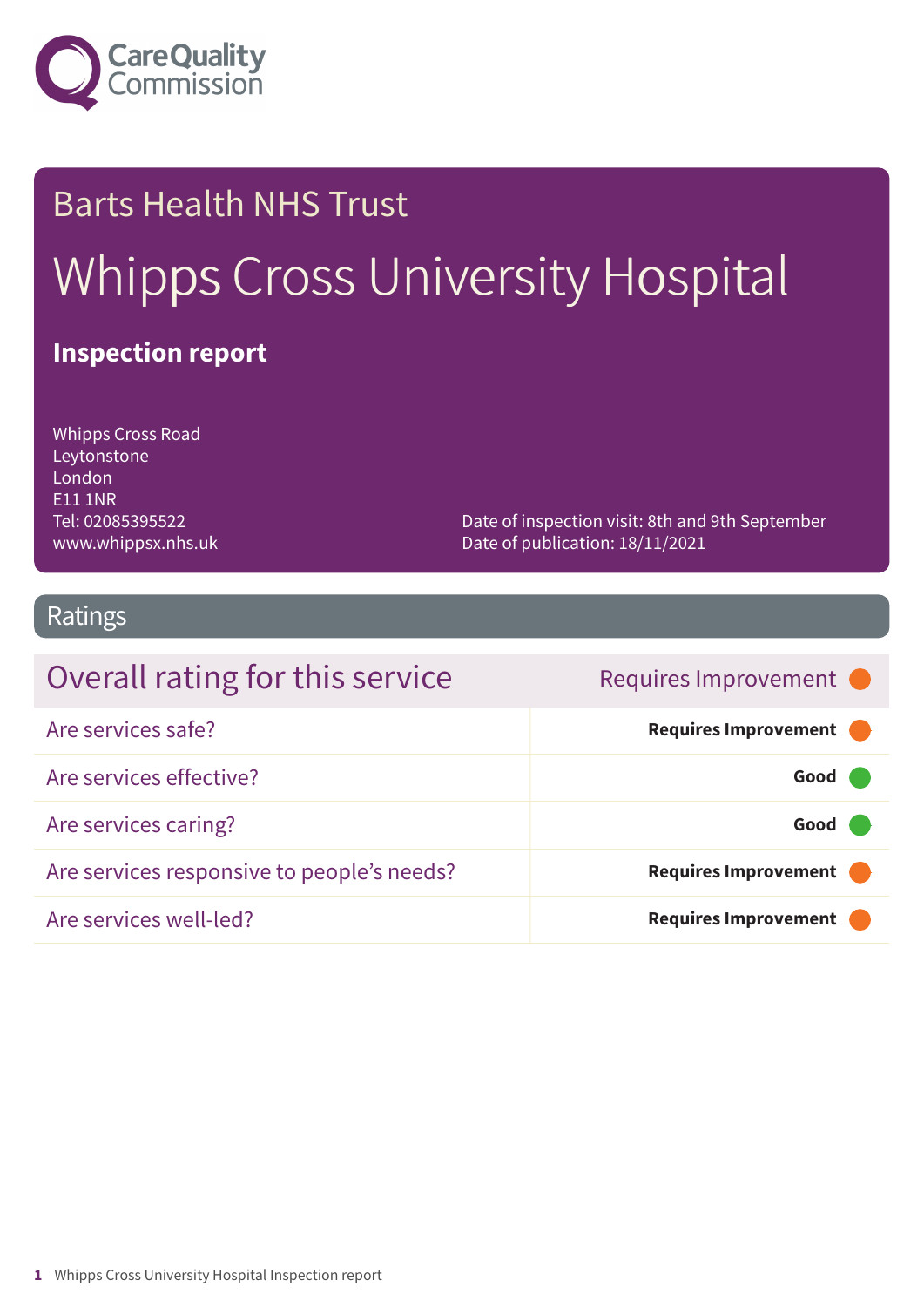## Our findings

### Overall summary of services at Whipps Cross University Hospital

→←

#### **Requires Improvement –––**

In September 2021 we carried out an unannounced follow-up inspection of diagnostic imaging at Whipps Cross Hospital. The inspection was to investigate if the trust had addressed warning notices we had issued following an inspection of diagnostic imaging in May 2021.

The warning notices issued in May 2021 related to Key Lines of Enquiry (KLOEs) in the safe and well led domains. At this inspection we found:

The provider has complied with the warning notices issued in June 2021. The provider had made improvements to ensure that diagnostic imaging services had more oversight of staffing rotas and risk assessments.

This service has previously been inspected and rated as inadequate. As this inspection was a follow up inspection and we did not inspect all key lines of enquiry, we did not rate the service from this inspection.

See the diagnostic imaging section for more detail on what we found.

#### **How we carried out the inspection**

We visited all areas of the diagnostic imaging service. This included visiting all treatment rooms and waiting areas. We spoke with 25 members of staff which included departmental and divisional managers, speciality leads, radiologists, superintendent radiographers, radiographers, radiography assistants, and senior hospital and trust leadership. We reviewed documents that related to the running of the service including staffing rotas, policies, standard operating procedures, equipment, meeting minutes, incident investigations, as well as additional evidence provided by the trust post-inspection.

You can find further information about how we carry out our inspections on our website: https://www.cqc.org.uk/ whatwe-do/how-we-do-our-job/what-we-do-inspection.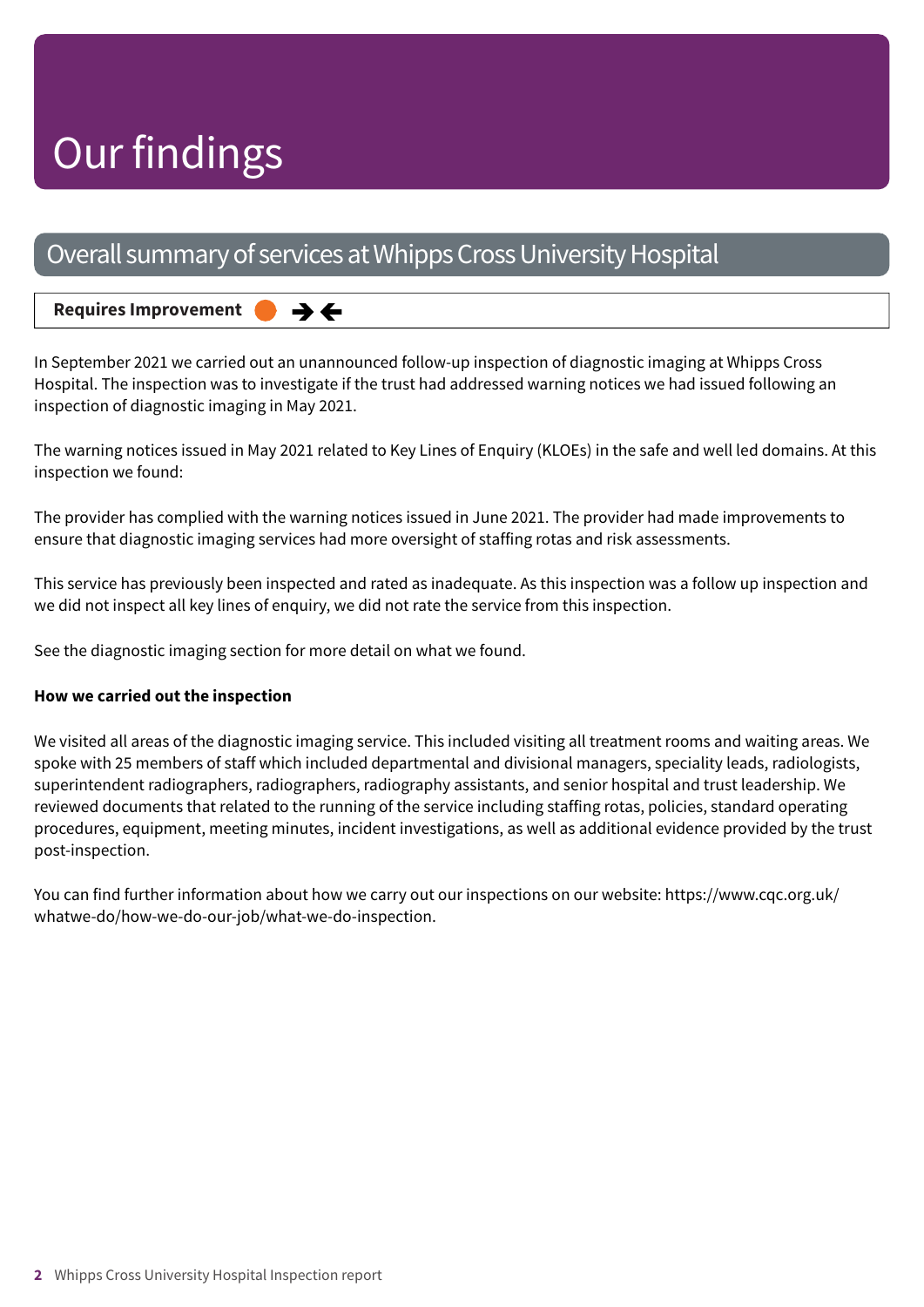### Diagnostic imaging

| Requires Improvement <b>C</b> |
|-------------------------------|
|                               |
| Is the service safe?          |
| Requires Improvement <b>C</b> |

During this inspection we looked only at specific aspects of the safe and well led domains relating to open warning notices.

#### **Staffing**

**At the last inspection, managers for diagnostic imaging at Whipps Cross Hospital could not evidence sufficient oversight of the radiographers staff rota. At this inspection, we found that managers could demonstrate improved oversight of the rota and staff arrangements to provide out of hours cover.**

At the last inspection in May 2021, we viewed the staffing rota, of which eight weeks were available, which did not adequately evidence consistent out of hours cover of radiographers at Whipps Cross Hospital. The trust had one staff rota system for recording 9am to 5pm (regularly contracted) hours, and another rota system for recording shifts outside of these hours. Multiple staff stated that switching of shifts occurred informally outside of either of these rotas. These concerns were corroborated by both frontline and managerial staff on both sites and on the staff rota we saw. We also viewed an example of a serious incident at Whipps Cross Hospital where lack of clarity regarding out of hours cover had led to inadequate patient care.

Following the inspection in May 2021, the imaging leadership took steps to improve managerial oversight of staffing and mitigate the risk of informal shift swapping. Managers developed an improvement plan to manage the change required to address these concerns.

The department removed the use of the separate system for recording out of hours shifts for staff in June 2021 and transferred all existing shifts to a single source for recording staff shifts. This allowed more effective monitoring of shifts both in and out of hours, and allowed managers more oversight of skill mixes between shifts. Managers could also quickly review the total hours worked for individual staff (for compliance with the European Working Time Directive). Following this inspection, we reviewed four weeks of staff rotas and found they reflected improved oversight of rostering staff for shifts, including out for hours cover, across imaging specialities.

The rollout of a single staff rostering tool was supported initially by a weekly rostering steering group, which provided an effective transition from two rostering systems into one single system. We also saw evidence of involvement from the trust rostering software team to provide training and support to rostering leads. Following inspection we viewed site level imaging improvement actions plans which reflected a measured approach to rolling out changes to rotas and informing staff about those changes.

Managers also introduced a standard operating procedure (SOP) to standardise the process by which staff could swap shifts and how swaps could be authorised. The SOP was developed with input from diagnostic imaging staff and formalised the role of managers in authorising the swapping of shifts as a necessary part of the process. We viewed evidence which showed that the need for compliance with this SOP was reinforced in staff huddles and in improvement plans for imaging. This improved the reliability of staff rotas accurately identifying which staff members were on site, at any given time.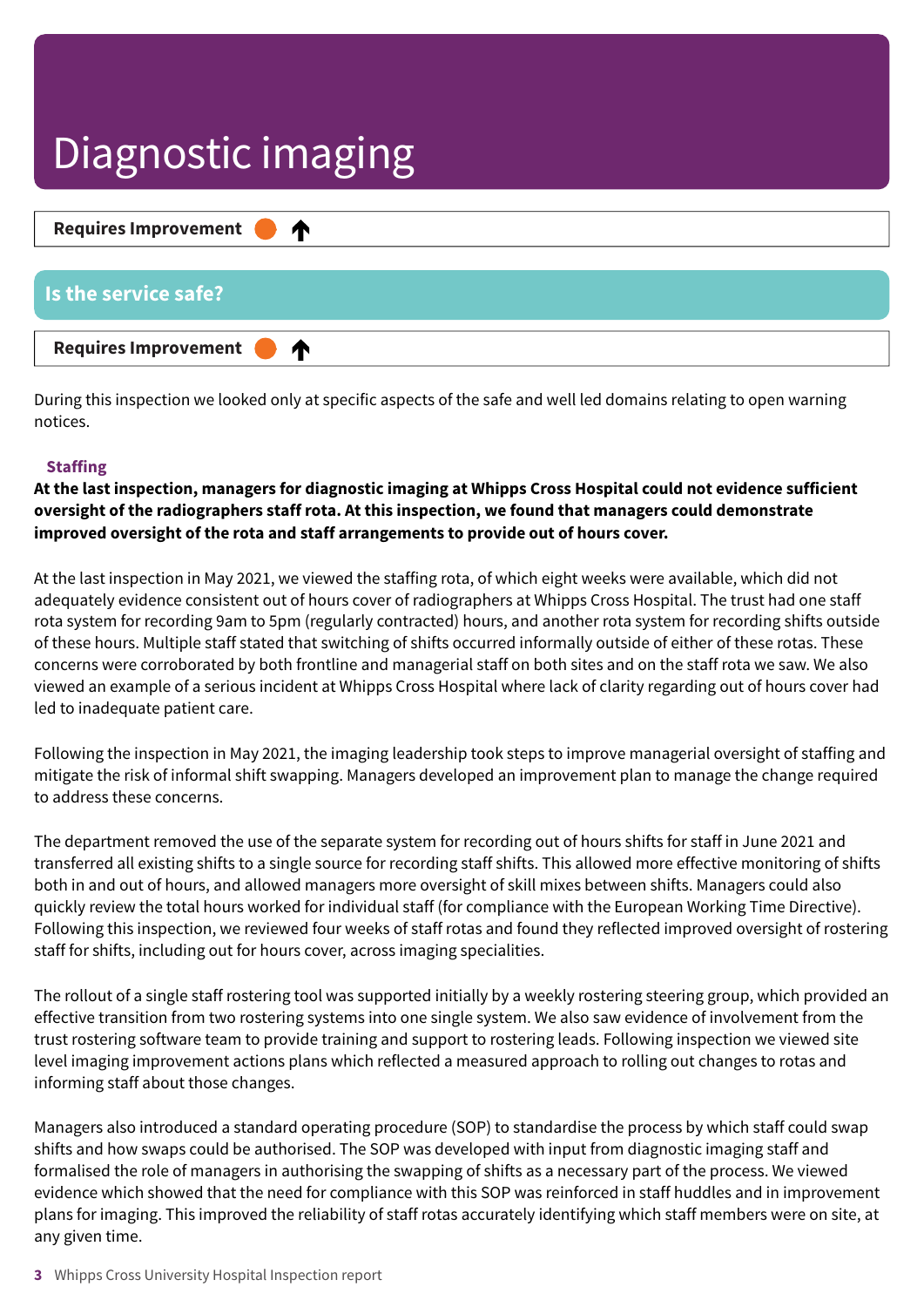## Diagnostic imaging

Imaging leadership continued to monitor staffing issues and its impact on other key performance indicators through the imaging dashboard, such as fill rates, vacancies, sickness leave, turnaround times, and appointment cancellations.

Both divisional leadership and frontline staff we spoke with on this inspection stated that the changes in rostering and communication provided better oversight of staff rotas and reduced informal shift swapping.

#### **Is the service well-led?**



During this inspection we looked at specific aspects of the well-led domain. Please see the overall summary for more information.

#### **Governance**

**At the last inspection, the service could not demonstrate sufficient governance processes for the completion, monitoring, and dissemination of risk assessments. At this inspection, we found that managers could demonstrate improved governance processes for diagnostic imaging services, and staff were more aware of the processes for managing risk.**

At the last inspection in May 2021, we found that the service was not adequately completing or monitoring risk assessments for imaging equipment or the environment, therefore we were not assured as to the overall safety of patients undergoing diagnostic imaging and screening procedures at the hospital. The service could not demonstrate there were sufficient governance processes in place for the completion, monitoring, and dissemination of risk assessments in the service. Service and radiation safety leads in imaging areas were also unable to consistently provide or identify where risk assessments were managed, disseminated or reviewed. Additionally, clinical staff we spoke to that worked with imaging equipment were often unaware of specifics risks presented by the equipment, where to access information on risks, and what contingency actions should be taken in the event of an incident or need for an emergency stop.

Following the inspection in May 2021, the leadership took steps to improve the completion of risk assessments and staffwide awareness of risk management within the imaging department. The trust acknowledged that the initial departmental review identified necessary improvements were required in governance processes for risk assessments, and that many risks assessments were not in the current trust radiation risk assessment template (or were readily available to staff).

On this inspection, we found that the risk assessments we reviewed had now been updated, transferred into the up to date format, and a process for validation and review had been introduced. This included oversight of risk assessments by radiation safety leads, with local risk management plans developed in conjunction with site imaging staff to ensure risk mitigation measures reflected each modality and location. Imaging leadership were also now informing site level leadership of quality and safety issues, which had not formally been in place before. This meant the Whipps Cross executive and governance leads had improved oversight of the issues within diagnostic imaging, and could provide involvement if needed.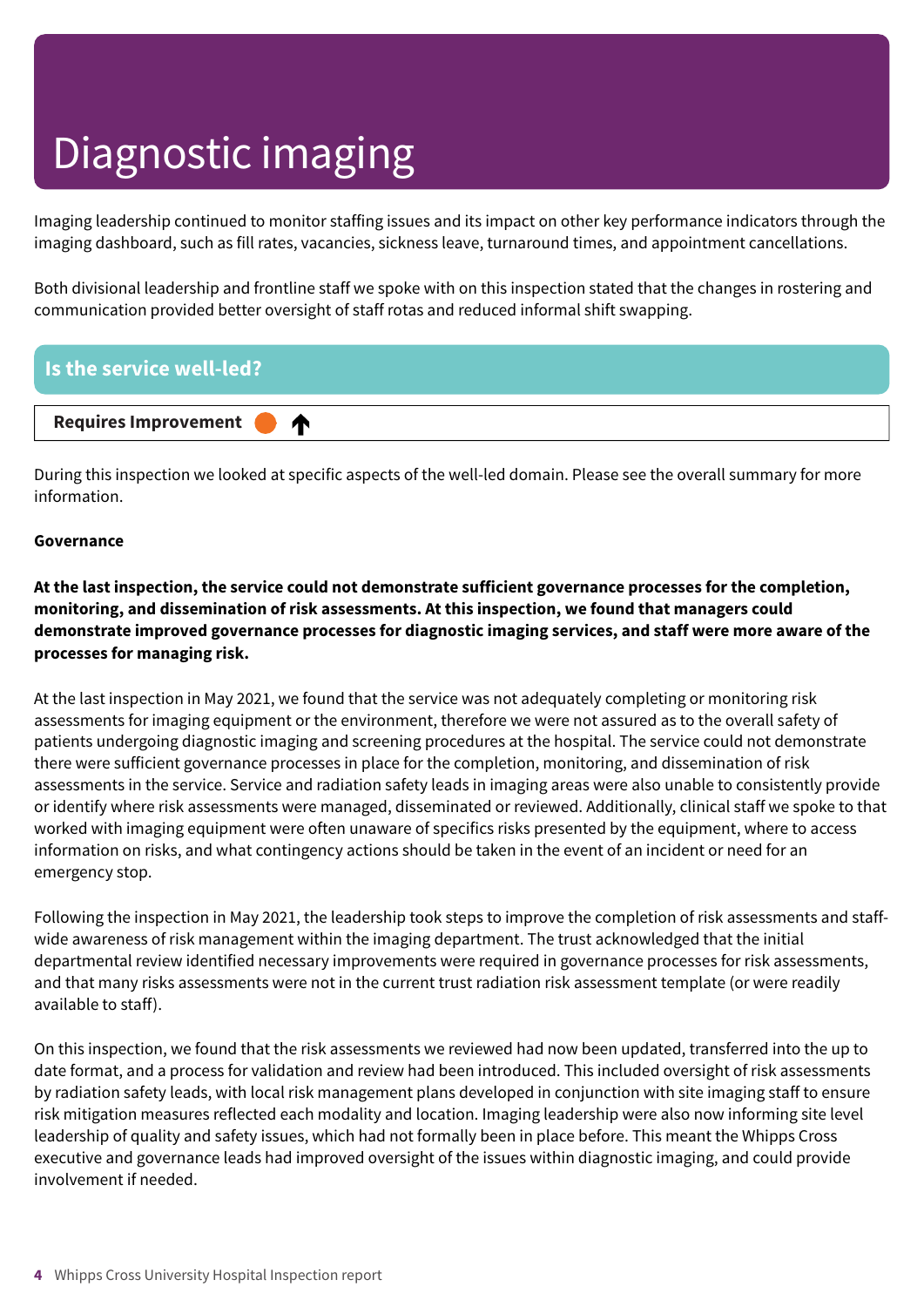## Diagnostic imaging

Risk registers were updated to reflect the local issues that had been identified on the last inspection. We reviewed the risk register as part of this inspection and found it reflected the concerns identified and had action plans for each risk.

As well as improved site-level oversight of governance and risk related to imaging equipment, imaging departments in each hospital continued cross-site collaboration with other trust imaging departments. This would allow imaging specialities across the trust to maintain benchmarking, information sharing, and learning while also being part of the site-level governance and leadership structures. Senior managers for the department we spoke with suggested "imaging board" would be similar to other cross-site specialities such as maternity or cancer care. Following inspection we reviewed the minutes of the first imaging board meeting, which reflected participation from imaging departments across the trust.

Attendance and the structure of governance meetings had also changed following the last inspection. Local imaging governance meetings had updated the processes for consistently signing off risk assessments. On inspection we attended the monthly Radiation Protection Committee for the site, which was now led by hospital medical director, and found this meeting was providing effective oversight of the risks related to imaging.

We observed that imaging departments displayed more visible and up to date information on how to access specialist advice and support, such as who the local radiation protection advisers (RPA), radiation protection supervisors (RPS), and Medical Physics Experts (MPE) were, and how to contact them. Divisional leads for the imaging department for this site had also developed an intranet resources for imaging staff, which included quick access to risk assessments and risk management plans, staffing rotas, polices, and other learning resources. Staff we spoke with on inspection stated they were now more informed on how to access support and information when they needed it.

At the time of this inspection, the imaging departments had recently transitioned from being a subdivision of Clinical Support Services (a cross-site division within the trust) to being managed more directly by the site hospital leads. The long term arrangements for the governance and leadership structures under this new division were not solidified, however staff we spoke we were positive about improved site-level leadership. The imaging department continued to carry out both the monthly governance meetings, Radiation Incident Review Meeting (RAIN) and Diagnostic Imaging Governance Group (DIGG), alongside the local and trust-wide imaging improvement plan meetings.